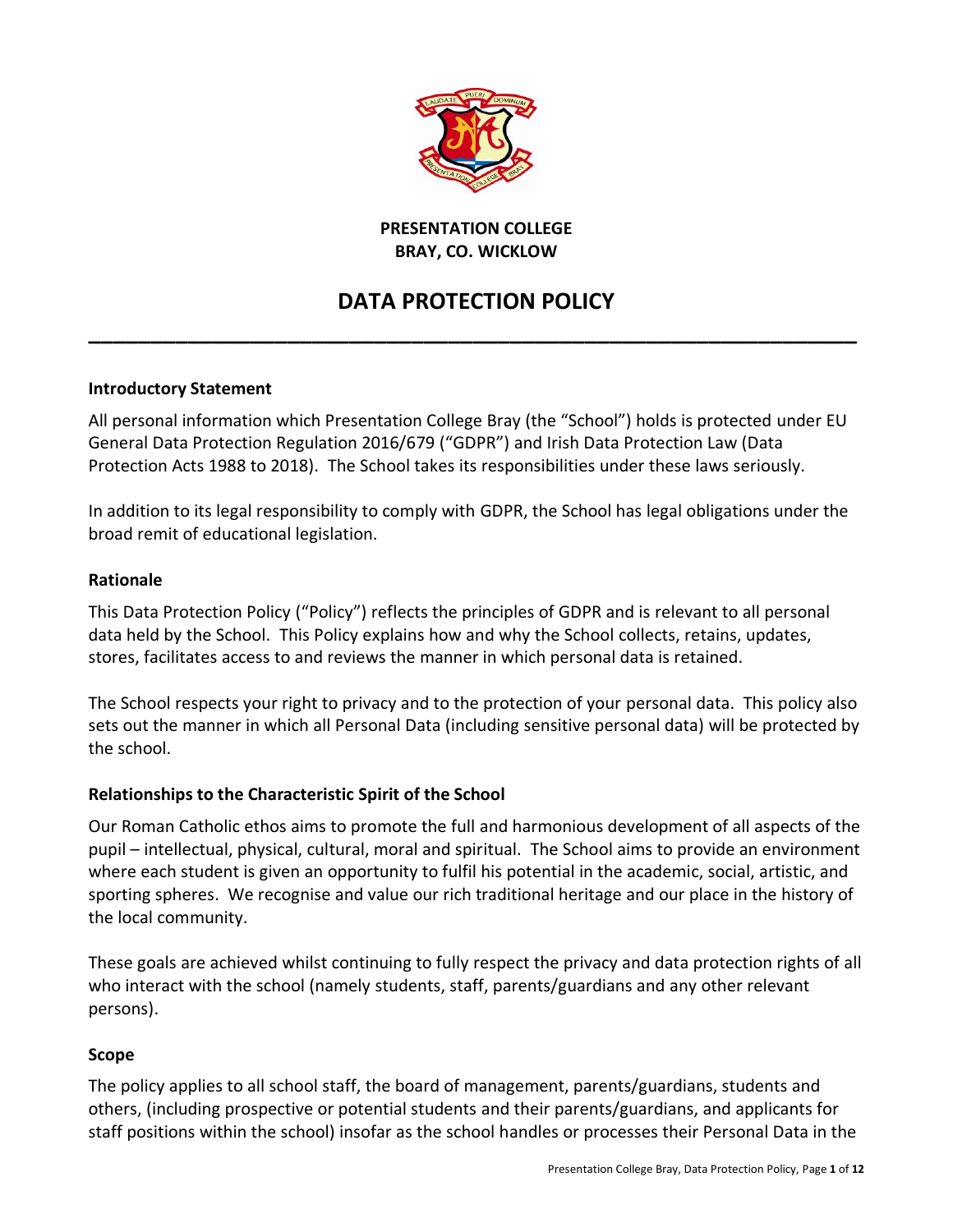course of their dealings with the school. Personal Data is stored securely, so that confidential information is protected in compliance with relevant legislation.

#### **Definition of Data Protection Terms**

Data protection law covers most situations in which information about somebody (the *personal data* of a *data subject*) is used in some way (*processed*) by some other person or organisation (the *Data Controller*), other than in a purely personal context.

In order to properly understand the Schools obligations, there are some key terms which should be understood by all:

**Data** means information in a form that can be processed and stored. It includes both electronic data and manual data. *Electronic data* means any information transmitted, shared, or stored on computer or any form of information system, software application, or network or information recorded with the intention that it be processed, transmitted, or stored by electronic means. *Manual data* means information that is kept/recorded as part of a relevant filing system or with the intention that it form part of such a system.

**Relevant filing system** means any set of information that, while not computerised, is structured by reference to individuals or by reference to criteria relating to individuals, so that the specific information relating to a particular individual is readily, quickly and easily accessible. Examples might include student files stored in alphabetic order in a filing cabinet.

**Personal Data** means any information relating to a living person who is, or can be identified, either from the information as a whole or from that information along with other information that is in, or is likely to come into, the possession of the Data Controller (i.e. the school Board of Management). Examples of Personal Data are attached as *Appendix 1* to this Policy.

Certain types of *sensitive* personal data, called '*special categories'*, are subject to additional protection under GDPR, and their processing is generally prohibited, except for where specific requirements are met (such as having explicit consent). The special categories are: personal data revealing racial or ethnic origin, political opinions, religious or philosophical beliefs, or trade union membership; genetic data; biometric data processed to uniquely identify a person; data concerning health; and data concerning a person's sex life or sexual orientation.

**Data Controller** for the purpose of the policy is the Board of Management, Presentation College, Bray. The Board of Management decides how and why personal data is processed.

The *processor* refers to a person, company or other body which processes personal data *on behalf of a controller*. They don't decide how or why processing takes place, but instead carry out processing on the orders of the controller.

**Data Subjects** are the people whom or about whom the School collects information in connection with operation of the School.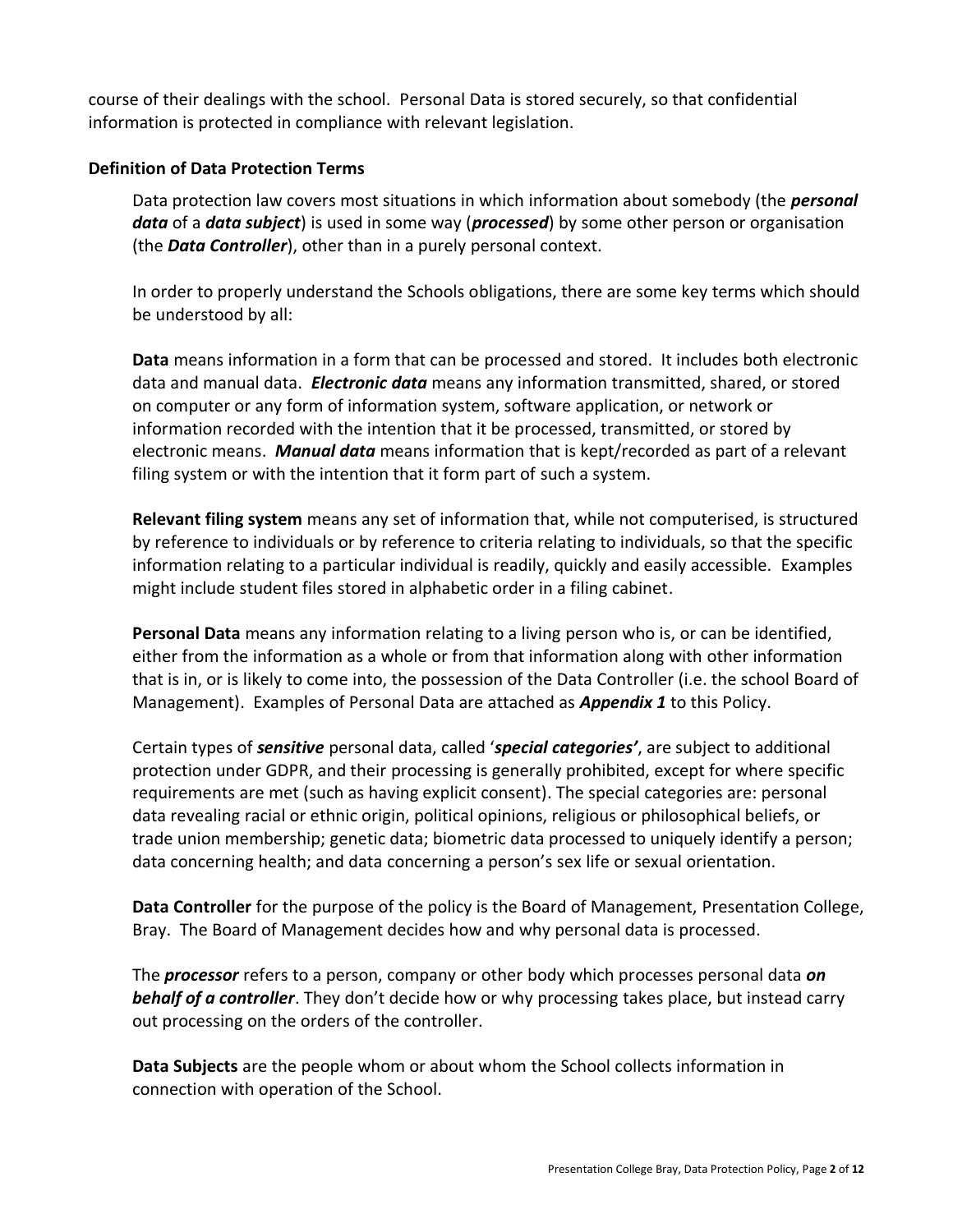#### **Data Protection Principles**

The school is a data controller for all Personal Data relating to its past, present and future staff, students, parents/guardians and other members of the school community. As such the school is obliged to comply with GDPR and Irish Data Protection Law, which can be summarised as follows:

#### **1. Collecting and Processing Personal Data**

- a. Information on students is gathered with the help of parents/guardians and staff. Information is also transferred from the students previous schools. In relation to information the school holds on other individuals (members of staff, individuals applying for positions within the School, parents/guardians of students etc.), the information is generally furnished by the individuals themselves with full and informed consent and compiled during the course of their employment or contact with the School.
- b. From the legal perspective, we collect and process Personal Data for:
	- Legitimate Interest: We process Personal Data where it is necessary to operate as a school. This includes activities related to learning, training, timetables, examinations, results and everyday school operations, such as administrative tasks.
	- Legal Obligation. We may process Personal Data when/if we need to comply with a legal obligation, meet other educational and/or health and safety obligations, including recording and monitoring communications, reporting to/from regulatory or governmental bodies such as the Department of Education or Tusla (Child & Family Agency).
	- Consent. In certain cases, where required under the law, we process Personal Data based on your specific and informed consent. For example, we may use your information to send you news and notifications about your son, or to otherwise contact you, or provide you with information you have specifically requested.
- c. We only process Personal Data in accordance with this Policy.
- d. We may process Personal Data for more than one legal basis depending on the specific purpose for which we are using that data.
- e. We will only use Personal Data for the purposes for which we collected it, unless we believe that we need to use Personal Data for another reason that is compatible with that purpose. If we intend to process Personal Data for an unrelated purpose, we will, where required, explain to you the legal basis that allows us to do so.

# **2. Disclosure of Personal Data to Third Parties**

- a. Information will only be disclosed on a need to know basis and access to it will be strictly controlled.
- b. We will not disclose Personal Data to third parties unless required to do so by law, or as otherwise set out in this Policy.
- c. We may share personal data, where necessary, with relevant third parties including the Department of Education, the Department of Social Protection, An Garda Síochána, the Health Service Executive, Tusla (CFA), social workers or medical practitioners, the National Educational Welfare Board, the National Council for Special Education, any Special Education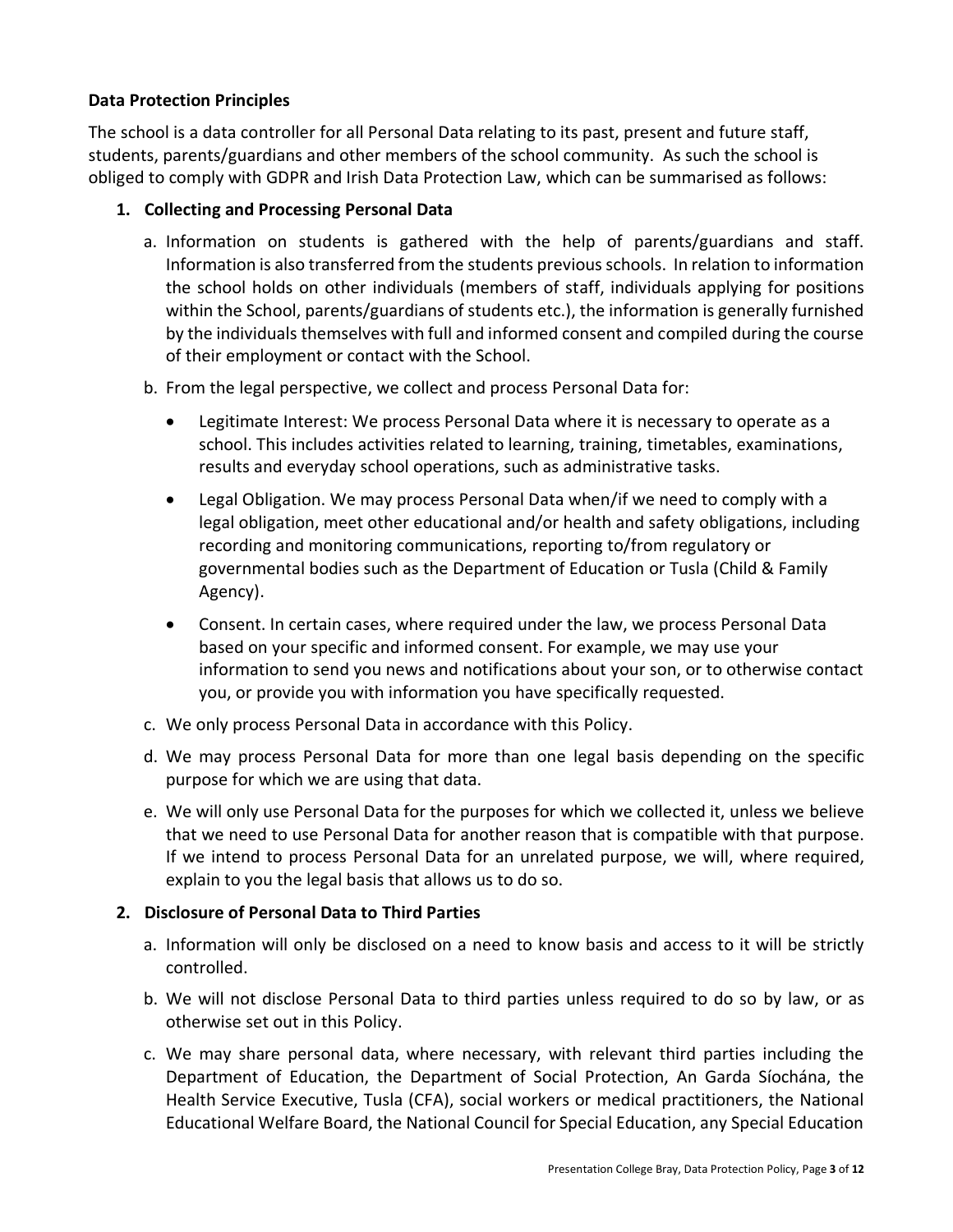Needs Organiser, the National Educational Psychological Service, or (where a student is transferring) to another school.

d. We may share Personal Data with companies that undertake specific services or to provide us with administration and ancillary services such as IT professional service providers. Any such services will be subject to confidentiality obligations.

#### **3. Transferring Personal Data**

- a. Personal Data may be transferred from time to time as necessary and on a private basis to other bodies (including the Department of Education & Skills, the Department of Social Protection, An Garda Síochána, the Health Service Executive, Tusla (CFA), social workers or medical practitioners, the National Educational Welfare Board, the National Council for Special Education, any Special Education Needs Organiser, the National Educational Psychological Service, or (where the student is transferring) to another school).
- b. We will take appropriate steps to ensure that the transfer of Personal Data is in accordance with applicable law and is managed carefully to protect data protection rights and to ensure a suitable level of protection is afforded to it.
- c. Please contact us if you want further information on how or when we would be transferring your Personal Data.

#### **4. Retaining Personal Data**

- a. All information is kept with the best interest of the individual in mind at all times.
- b. We will only retain Personal Data for as long as reasonably necessary to fulfil the purposes it is provided for. As a general rule, the information will be kept for the duration of the individuals time/interaction with the school. Thereafter, the school will comply with DES guidelines on the storage of Personal Data and Sensitive Personal Data relating to a student. In the case of members of staff, the school will comply with both DES guidelines and the requirement of the Revenue Commissioners with regard to the retention of records regarding employees.
- c. We may retain your Personal Data for longer if we reasonably believe there is a prospect of further communications or interaction.
- d. To determine the appropriate retention period for Personal Data, we consider the amount, nature and sensitivity of the Personal Data, the potential risk of harm from unauthorised use or disclosure of Personal Data, the purposes for which we process Personal Data, whether we can achieve those purposes through other means, and the applicable legal, regulatory or other retention requirements.
- e. The School has a requirement to keep an archive for historical purposes and the retention periods laid down by funding agencies. Retention times cannot be rigidly prescribed to cover every possible situation and the School will exercise judgement, taking account of statutory obligations and best practice in this regard in relation to each category of records held. However the following requirements will be met:
	- The school registers and roll books are required to be kept indefinitely within the school.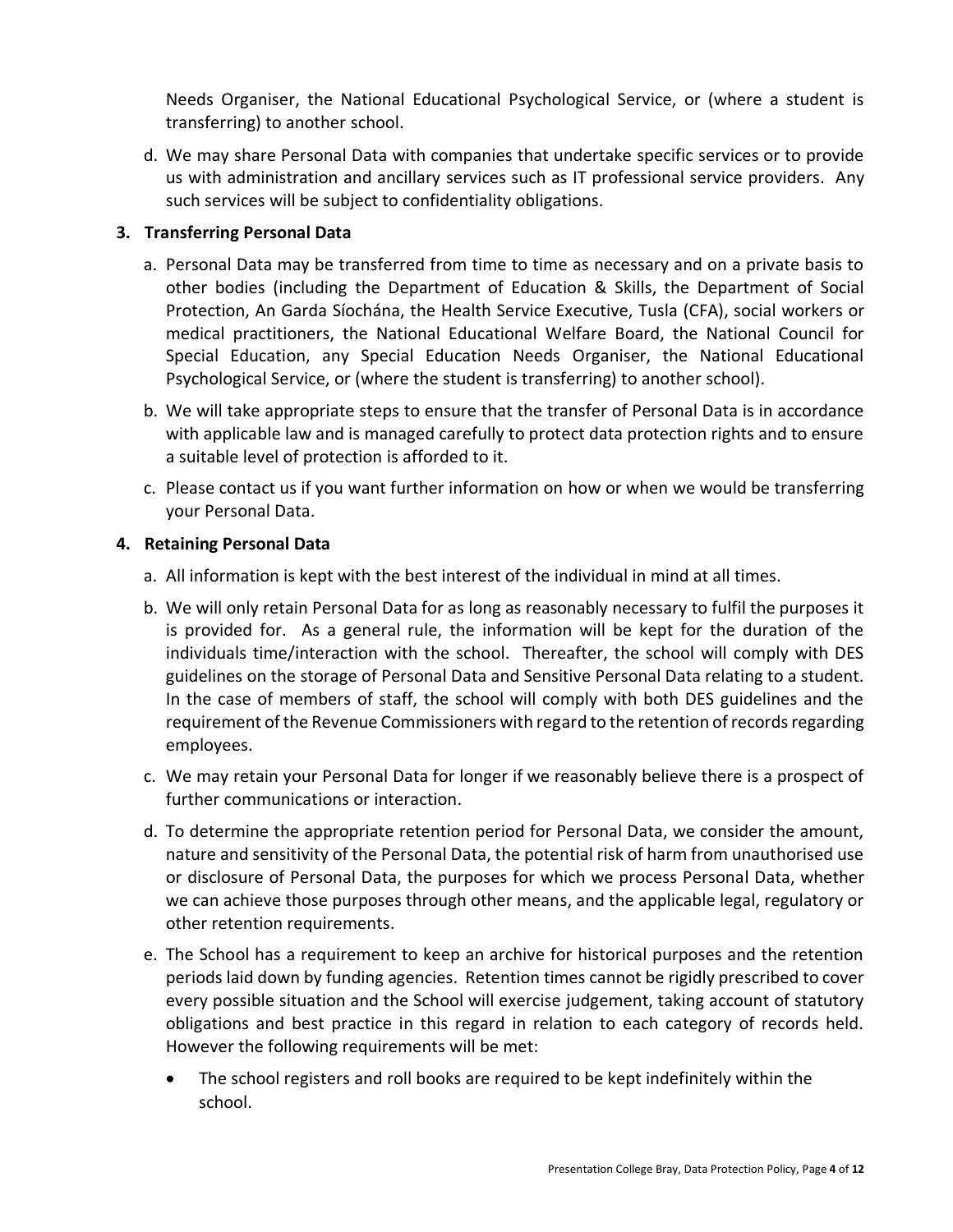- Pay, taxation and related employment records are retained in accordance with the time periods set out in various Acts and Statutory Instruments governing taxation and employment law.
- Where litigation may potentially arise in the future (e.g., in relation to accidents/personal injuries involving employees/students or accidents occurring on school property), the relevant records should be retained until the possibility of litigation ceases.
- Teachers who keep test and other data pertaining to students have been made aware of this requirement.

#### **5. Keeping Personal Data safe and secure**

- a. Only those with a genuine reason for doing so may gain access to the information that the School holds.
- b. Sensitive Personal Data is securely stored under lock and key in the case of manual record.
- c. Portable devices storing personal data (such as laptops) are encrypted and password protected.
- d. All staff PCs, desktops and laptops are password protected. Email communication referring to pupils or staff will be deleted within a timely manner, generally once a term, once the relevant issue has been addressed.
- e. Any staff member on extended leave/career-break or ceases employment will return their device to the school where it will be wiped clean of any stored data.
- f. Confidential information will be stored securely and in relevant circumstances, it will be placed in a separate file which can easily be removed if access to general records is granted to anyone not entitled to see the confidential data.

# **6. Keeping Personal data accurate, complete and up-to-date**

- a. Students, parents/guardians and/or staff should inform the School of any change to be made to their personal data and or sensitive data to ensure that the individual's data is accurate, complete and up-to-date.
- b. Once informed, the school will make all necessary changes to the relevant records.

# **7. The Rights of a Data Subject (ie your rights or the rights of your child)**

- a. The data subject rights under GDPR include:
	- the right to be informed if, how, and why your data is being processed;
	- the right to access and get a copy of your data;
	- the right to have your data corrected or supplemented if it is inaccurate or incomplete;
	- the right to have your data deleted or erased;
	- the right to limit or restrict how your data is used; the right to data portability;
	- the right to object to processing of your data; and
	- the right not to be subject to automated decisions without human involvement, where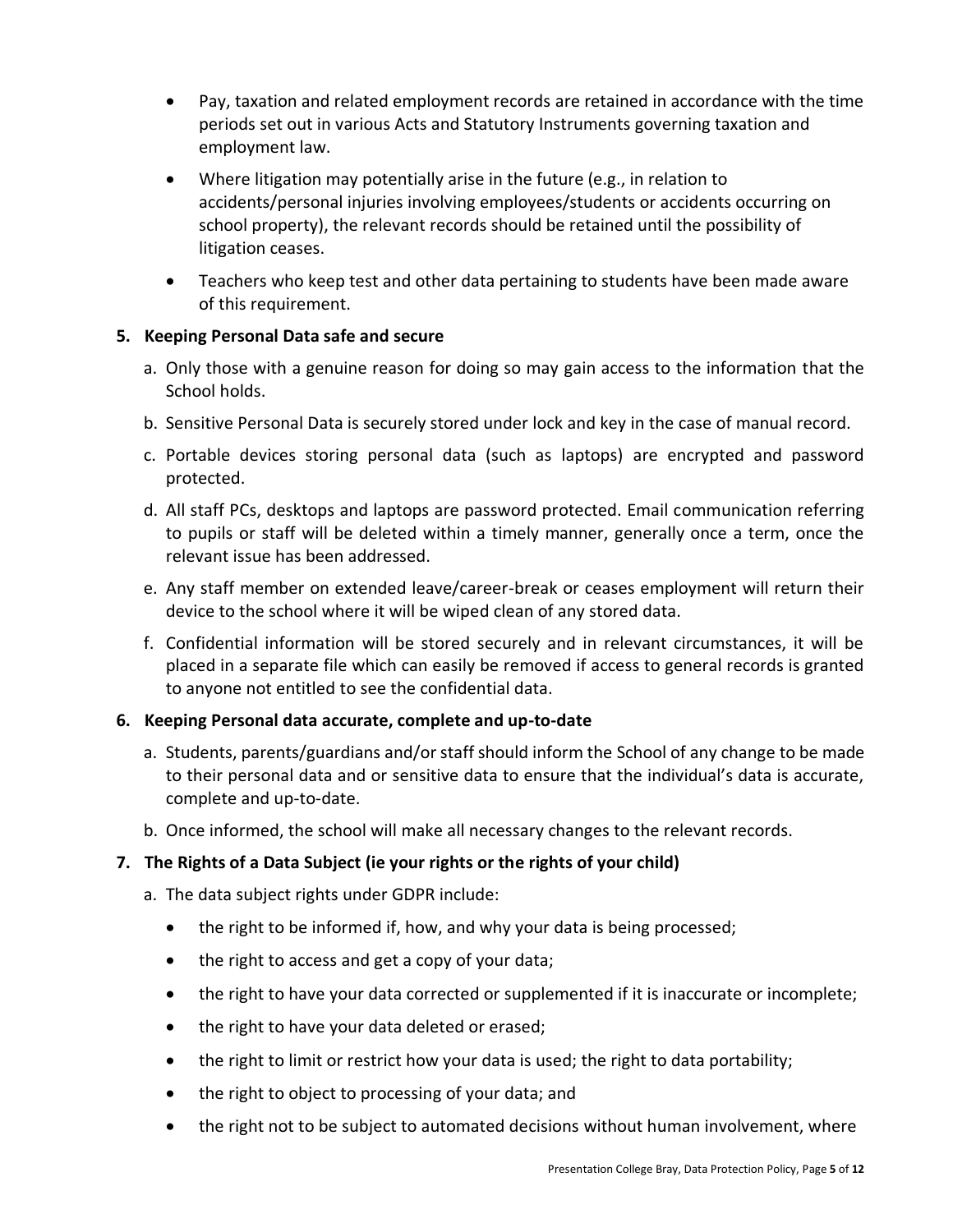it would significantly affect you.

- b. Data in this school will be processed in line with your rights. You have a right to:
	- request access to any data held about you by the School;
	- prevent the processing of your data for direct-marketing purposes;
	- ask to have inaccurate data amended by the School; and
	- prevent processing by the School that is likely to cause damage or distress to you, anyone else, or your child.
- c. In some circumstances, you may be entitled to obtain your personal data from a data controller in a format that makes it easier to reuse your information in another context, and to transmit this data to another data controller of your choosing without hindrance (this is what is referred to as "Data Portability").
- d. While some of these rights apply generally, certain rights apply only in specific circumstances and are subject to certain exemptions under applicable law.
- e. Should you wish to access your/your child's personal data, you should write to the school principal requesting an Access Request Form, *see also section 8 below*.
- f. We will at all times try to promptly respond to any request regarding your Personal Data. You may also contact the Irish Data Protection Commission ("DPC") and information about your request rights and how to do this is available on the DPC's website at [https://dataprotection.ie](https://dataprotection.ie/)

# **8. Dealing with a Data Access Request**

- a. Under Section 3 of the Data Protection Acts, an individual has the right to be informed whether the school holds data/information about them and to be given a description of the data together with details of the purposes for which their data is being kept. The individual must make this request in writing and the data controller will accede to the request within 21 days.
- b. The right under Section 3 must be distinguished from the much broader right contained in Section 4, where individuals are entitled to a copy of their data.
- c. Under Section 4, individuals are entitled to a copy of their personal data on written request.
	- The individual is entitled to a copy of their personal data (subject to some exemptions and prohibitions set down in Section 5 of the Data Protection Act)
	- Request must be responded to within 40 days.
	- A nominal fee may apply in such circumstances.
	- Where a subsequent or similar request is made soon after a request has just been dealt with, it is at the discretion of the school as data controller to comply with the second request (no time limit but reasonable interval from the date of compliance with the last access request). This will be determined on a case-by- case basis.
	- No personal data can be supplied relating to another individual unless that third party has consented to the disclosure of their data to the applicant. Data will be carefully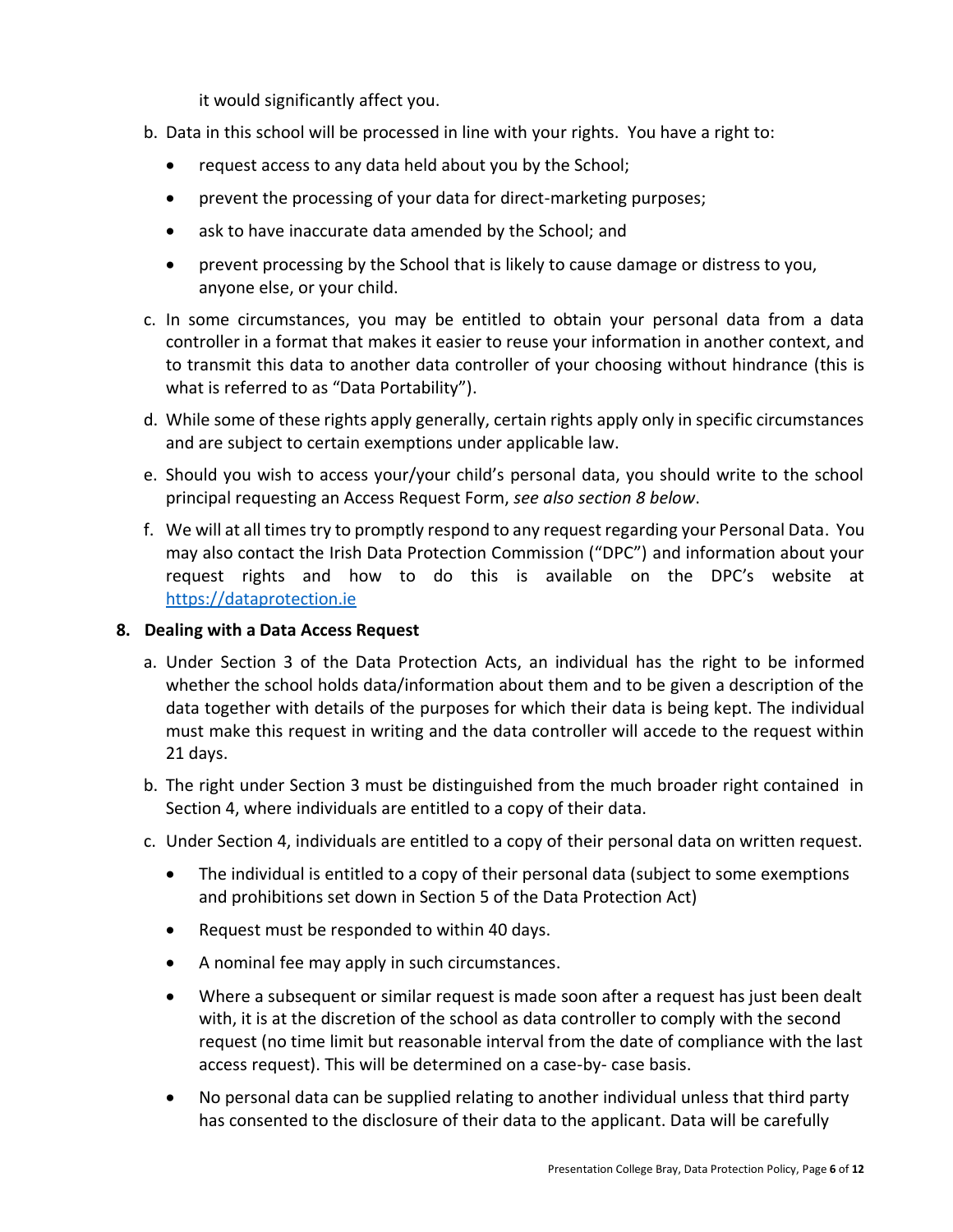redacted to omit references to any other individual and only where it has not been possible to redact the data to ensure that the third party is not identifiable would the school refuse to furnish the data to the applicant.

#### **9. Links to other Policies**

- a. The School is aware that all policies need to be consistent with one another and within the framework of the overall School Plan. During their review phase, relevant school policies already existing, being developed or reviewed, shall be examined with reference to this Data Protection Policy and updated where necessary.
- b. The following policies may be among those considered:
	- Anti-Bullying Policy
	- Code of Behaviour
	- Admissions Policy
	- Substance Use Policy
	- Acceptable Use Policy and Chrome Book Loan Agreement
	- Special Educational Needs Policy
	- Assessment Policy
	- Health and Safety Policy
	- RSE Policy
	- Mobile Phone Policy

# **10. Roles and Responsibilities**

- a. The Schools board of management is the Data Controller.
- b. The Principal is assigned the role of co-ordinating implementation of this Data Protection Policy and for ensuring that staff who handle or have access to Personal Data are familiar with their data protection responsibilities.
- c. The following personnel have responsibility for implementing the Data Protection Policy:
	- Board of Management: Data Controller
	- Principal: Implementation of Policy
	- Teaching personnel & relevant postholders: Awareness of responsibilities regarding security and confidentiality.
	- Administrative personnel: Awareness of responsibilities regarding security and confidentiality.

# **11. Contact Us**

a. If you have any questions about this Policy or our data protection practices please contact us at [info@presbray.com](mailto:info@presbray.com) (*however please do not provide any personal data to this email address as it is accessed by more than one staff member, we will contact you separately upon receipt of your query*).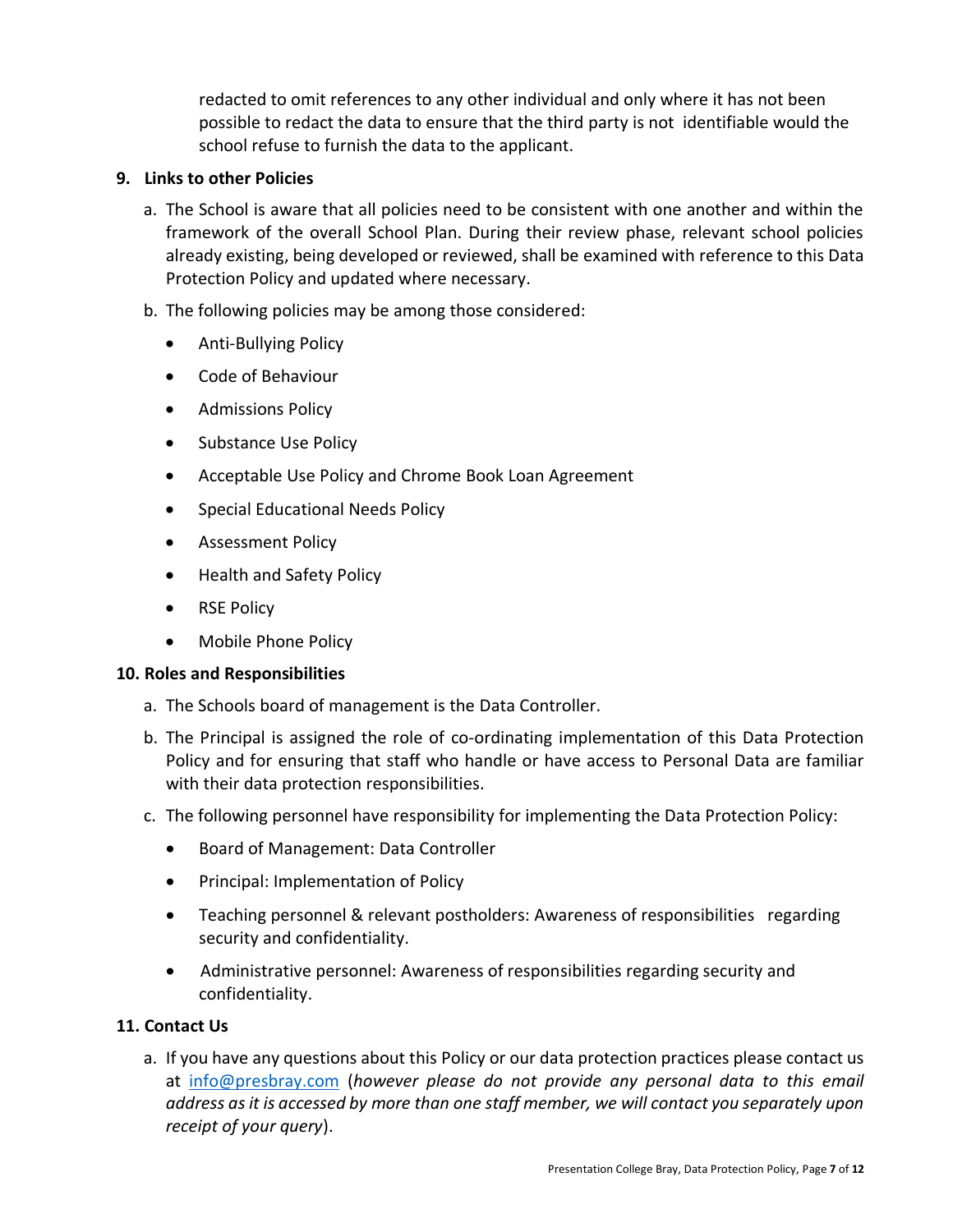b. We try to respond to all legitimate requests within one week. In some cases it could take us longer than this if you have made a number of requests or if your query is particularly complex. In this case, we will let you know and update you regularly.

This Policy has been ratified by the School Board of Management on [insert date].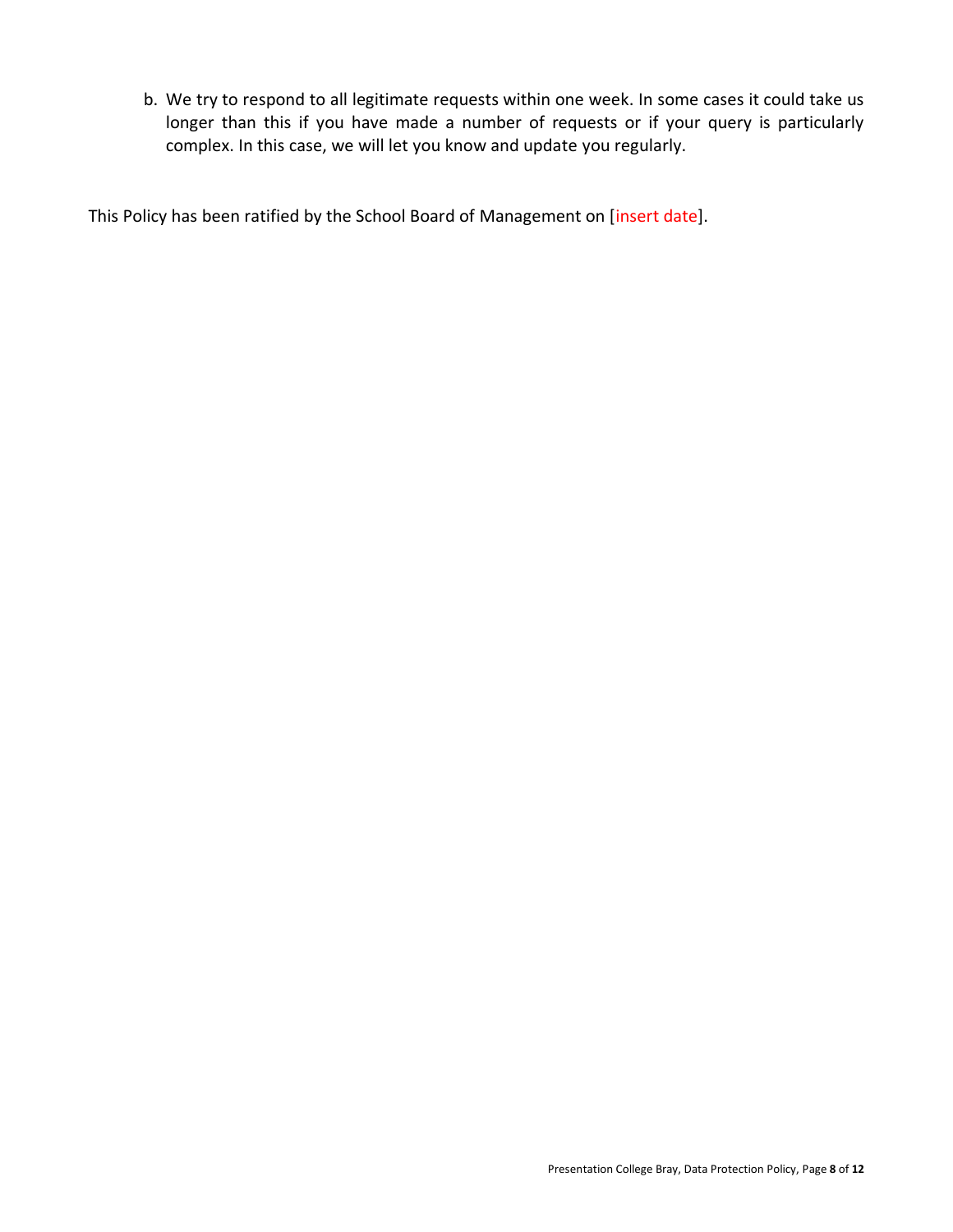#### **APPENDIX 1 PERSONAL DATA**

The Personal Data records held by the school may include (but is not limited to):

# **A. Staff Records**:

- (a) **Categories of staff data**: As well as existing members of staff (and former members of staff), these records may also relate to applicants applying for positions within the school, trainee teachers and teachers under probation. These staff records may include:
	- Name, address and contact details, PPS number, original records of application and appointment to promotion posts
	- Details of approved absences (career breaks, parental leave, study leave etc.)
	- Details of work record (qualifications, classes taught, subjects etc.)
	- Details of any accidents/injuries sustained on school property or in connection with the staff member carrying out their school duties
	- Records of any reports the school (or its employees) have made in respect of the staff member to State departments and/or other agencies under mandatoryreporting legislation and/or child-safeguarding guidelines (subject to the DES Child Protection Procedures).

(b) **Purposes**: Staff records are kept for the purposes of:

- the management and administration of school business (now and in the future)
- to facilitate the payment of staff, and calculate other benefits/ entitlements (including reckonable service for the purpose of calculation of pension payments, entitlements and/or redundancy payments where relevant)
- to facilitate pension payments in the future
- human resources management
- recording promotions made (documentation relating to promotions applied for) and changes in responsibilities etc.
- to enable the school to comply with its obligations as an employer including thepreservation of a safe, efficient working and teaching environment (including complying with its responsibilities under the Safety, Health and Welfare At Work Act. 2005)
- to enable the school to comply with requirements set down by the Department of Education and Skills, the Revenue Commissioners, the National Council for Special Education, TUSLA, the HSE, and any other governmental, statutory and/or regulatory departments and/or agencies
- and for compliance with legislation relevant to the school.

# **B. Student Records:**

- (a) **Categories of student data**: These **may** include:
	- Information which may be sought and recorded at enrolment and may be collated and compiled during the course of the student's time in the school.These records may include: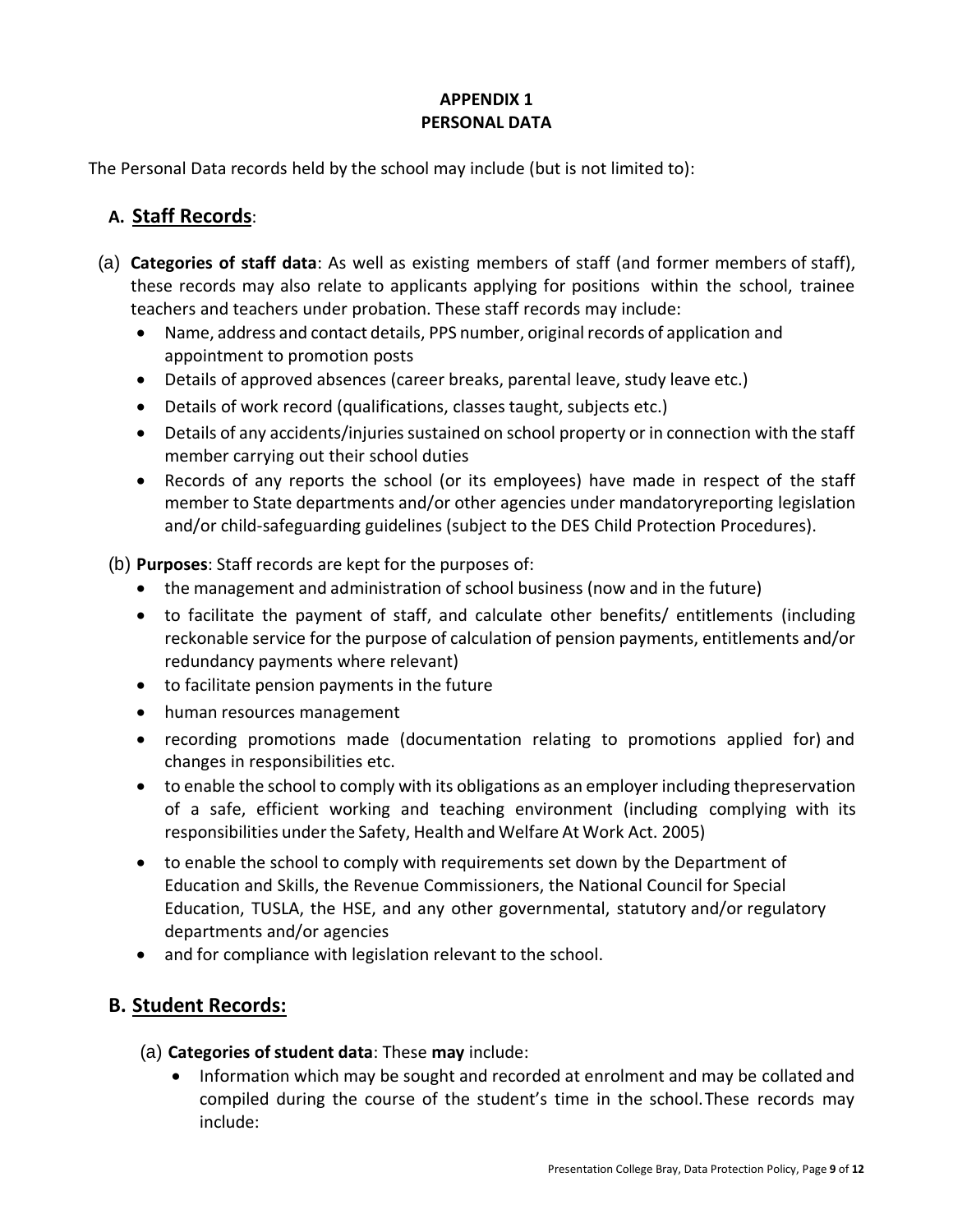- o name, address and contact details, PPS number
- o date and place of birth
- $\circ$  names and addresses of parents/guardians and their contact details (including any special arrangements with regard to guardianship, custody or access)
- $\circ$  any relevant special conditions (e.g. special educational needs, health issues, etc.) which may apply
- Information on previous academic record, including reports, references, assessments and other records from any previous school(s) attended by the student
- Psychological, psychiatric and/or medical assessments
- Child Protection/ Child Welfare Records
- Attendance records
- Photographs and recorded images of students (including at school events).
- Academic record standardised test results as on official School reports
- Whether the student is exempt from studying Irish
- Records of disciplinary issues/investigations and/or sanctions imposed
- Records of any reports the school (or its employees) have made in respectof the student to State departments and/or other agencies under mandatory reporting legislation and/or child safeguarding guidelines (subject to the DES Child Protection Procedures).

# (b) **Purposes: The purposes for keeping student records are:**

- To enable each student to develop to their full potential
- to comply with legislative or administrative requirements
- to ensure that eligible students can benefit from the relevant additionalteaching or financial supports
- to support the provision of religious instruction
- to enable parents/guardians to be contacted in the case of emergency or in the case of school closure, or to inform parents of their child's educational progress or to inform parents of school events etc.
- to meet the educational, social, physical and emotional requirements of the student
- photographs and recorded images of students are taken to celebrate school achievements, compile yearbooks, establish a school website, record school events, and to keep a record of the history of the school. Such records are taken and used in accordance with the school's "Picture Permission Form (available on the school app).
- to ensure that the student meets the school's admission criteria
- to ensure that any student seeking an exemption from Irish meets the criteria in order to obtain such an exemption from the authorities
- to furnish documentation/information about the student to the Department of Education and Skills, the National Council for Special Education, TUSLA, and other Schools etc. in compliance with law and directions issued by government departments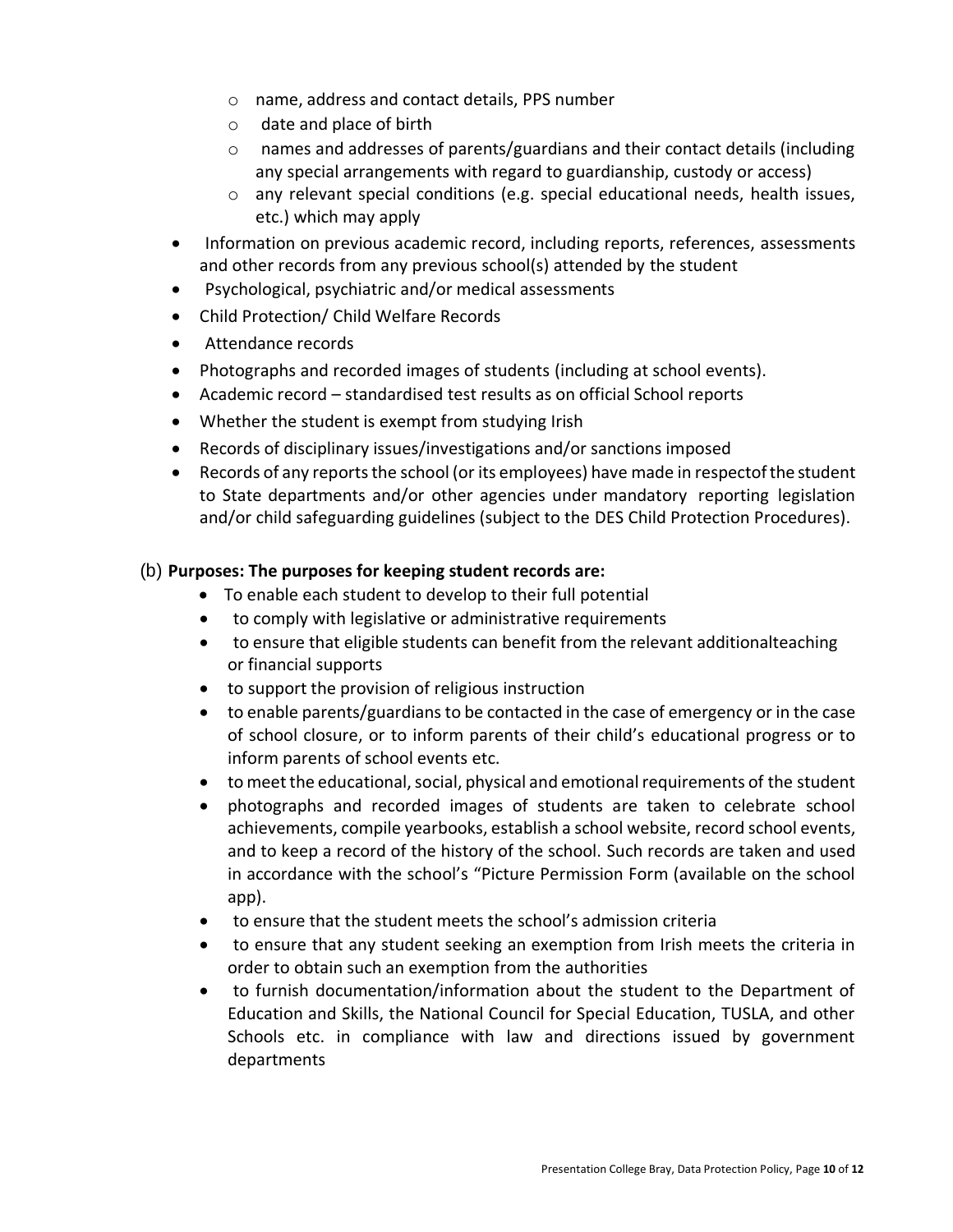# **C. Board of Management Records:**

(a) **Categories of board of management data**: These may include:

- Name, address and contact details of each member of the board ofmanagement (including former members of the board of management)
- Records in relation to appointments to the Board
- Minutes of Board of Management meetings and correspondence to the Board which may include references to particular individuals.
- (b) **Purposes:**
	- To enable the Board of Management to operate in accordance with theEducation Act 1998 and other applicable legislation and to maintain a record of board appointments and decisions.

# **D. Other Records:**

#### **Creditors**

- (a) **Categories of data:** the school may hold some or all of the following information about creditors (some of whom are self-employed individuals):
	- name
	- address
	- contact details
	- PPS number
	- tax details
	- bank details
	- amount paid.
- (b) **Purposes:** This information is required for routine management and administration of the school's financial affairs, including the payment of invoices, the compiling of annual financial accounts and complying with audits and investigations by the Revenue Commissioners.

# **E. Examination/Assessment Records**

#### (a) **Categories:**

- Individual Class Teachers will maintain an Assessment folder for their current class listing ongoing class assessments, e.g. weekly test results, teacher designed assessment tasks, portfolio material, etc.
- The school will hold data comprising annual standardised/screeningassessment results in respect of its students.
- An annual school report is issued for each student.

(b) **Purpose**:

The main purpose for which these assessment results and other records are held is to monitor a student's progress. The data from the annual standardised test results is